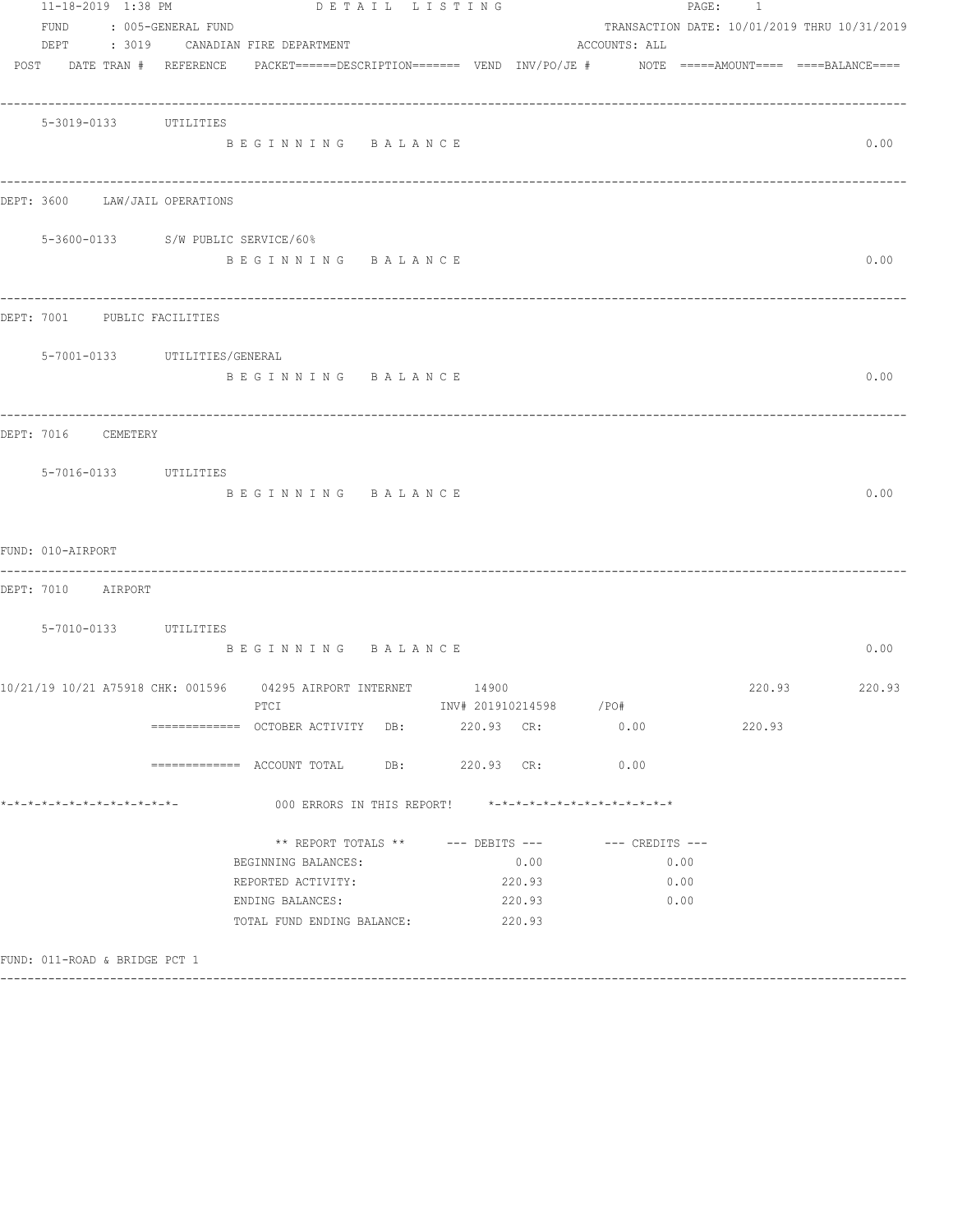| 11-18-2019 1:38 PM            |                   |                                | DETAIL LISTING                                                                                                  |  |  |       |               |      | PAGE: 2 |                                              |
|-------------------------------|-------------------|--------------------------------|-----------------------------------------------------------------------------------------------------------------|--|--|-------|---------------|------|---------|----------------------------------------------|
|                               |                   | FUND : 011-ROAD & BRIDGE PCT 1 |                                                                                                                 |  |  |       |               |      |         | TRANSACTION DATE: 10/01/2019 THRU 10/31/2019 |
|                               |                   | DEPT : 4011 ROAD & BRIDGE 1    |                                                                                                                 |  |  |       | ACCOUNTS: ALL |      |         |                                              |
|                               |                   |                                | POST DATE TRAN # REFERENCE PACKET======DESCRIPTION======= VEND INV/PO/JE # NOTE =====AMOUNT==== ====BALANCE==== |  |  |       |               |      |         |                                              |
| DEPT: 4011 ROAD & BRIDGE 1    |                   |                                |                                                                                                                 |  |  |       |               |      |         |                                              |
|                               |                   | 5-4011-0133 UTILITIES/PCT 1    |                                                                                                                 |  |  |       |               |      |         |                                              |
|                               |                   |                                | BEGINNING BALANCE                                                                                               |  |  |       |               |      |         | 0.00                                         |
|                               |                   |                                | 10/28/19 10/28 A75922 CHK: 080065 04296 PCT 1 INTERNET 14790                                                    |  |  |       |               |      |         | 77.07 77.07                                  |
|                               |                   |                                | AT&T INTERNET TNV# 201910284602 / PO#                                                                           |  |  |       |               |      |         |                                              |
|                               |                   |                                | ============= OCTOBER ACTIVITY DB: 77.07 CR: 0.00                                                               |  |  |       |               |      | 77.07   |                                              |
|                               |                   |                                | ============ ACCOUNT TOTAL DB: 77.07 CR: 0.00                                                                   |  |  |       |               |      |         |                                              |
|                               |                   |                                | *-*-*-*-*-*-*-*-*-*-*-*-*-           000 ERRORS IN THIS REPORT!    *-*-*-*-*-*-*-*-*-*-*-*-*-*                  |  |  |       |               |      |         |                                              |
|                               |                   |                                | ** REPORT TOTALS ** --- DEBITS --- -- -- CREDITS ---                                                            |  |  |       |               |      |         |                                              |
|                               |                   |                                | BEGINNING BALANCES:                                                                                             |  |  | 0.00  |               | 0.00 |         |                                              |
|                               |                   |                                | REPORTED ACTIVITY:                                                                                              |  |  | 77.07 |               | 0.00 |         |                                              |
|                               |                   |                                | ENDING BALANCES:                                                                                                |  |  | 77.07 |               | 0.00 |         |                                              |
|                               |                   |                                | TOTAL FUND ENDING BALANCE:                                                                                      |  |  | 77.07 |               |      |         |                                              |
| FUND: 012-ROAD & BRIDGE PCT 2 |                   |                                |                                                                                                                 |  |  |       |               |      |         |                                              |
| DEPT: 4012 ROAD & BRIDGE 2    | ----------------- |                                |                                                                                                                 |  |  |       |               |      |         |                                              |
|                               |                   |                                |                                                                                                                 |  |  |       |               |      |         |                                              |
|                               |                   | 5-4012-0133 UTILITIES/PCT 2    |                                                                                                                 |  |  |       |               |      |         |                                              |
|                               |                   |                                | BEGINNING BALANCE                                                                                               |  |  |       |               |      |         | 0.00                                         |
| FUND: 013-ROAD & BRIDGE PCT 3 |                   |                                |                                                                                                                 |  |  |       |               |      |         |                                              |
| DEPT: 4013 ROAD & BRIDGE 3    |                   |                                |                                                                                                                 |  |  |       |               |      |         |                                              |
|                               |                   |                                |                                                                                                                 |  |  |       |               |      |         |                                              |
|                               |                   | 5-4013-0133 UTILITIES/PCT 3    |                                                                                                                 |  |  |       |               |      |         |                                              |
|                               |                   |                                | BEGINNING BALANCE                                                                                               |  |  |       |               |      |         | 0.00                                         |
| FUND: 014-ROAD & BRIDGE PCT 4 |                   |                                |                                                                                                                 |  |  |       |               |      |         |                                              |
| DEPT: 4014 ROAD & BRIDGE 4    |                   |                                |                                                                                                                 |  |  |       |               |      |         |                                              |
|                               |                   | 5-4014-0133 UTILITIES/PCT 4    |                                                                                                                 |  |  |       |               |      |         |                                              |
|                               |                   |                                | BEGINNING BALANCE                                                                                               |  |  |       |               |      |         | 0.00                                         |
|                               |                   |                                |                                                                                                                 |  |  |       |               |      |         |                                              |
| FUND: 016-CEMETERY            |                   |                                |                                                                                                                 |  |  |       |               |      |         |                                              |

DEPT: 7016 CEMETERY